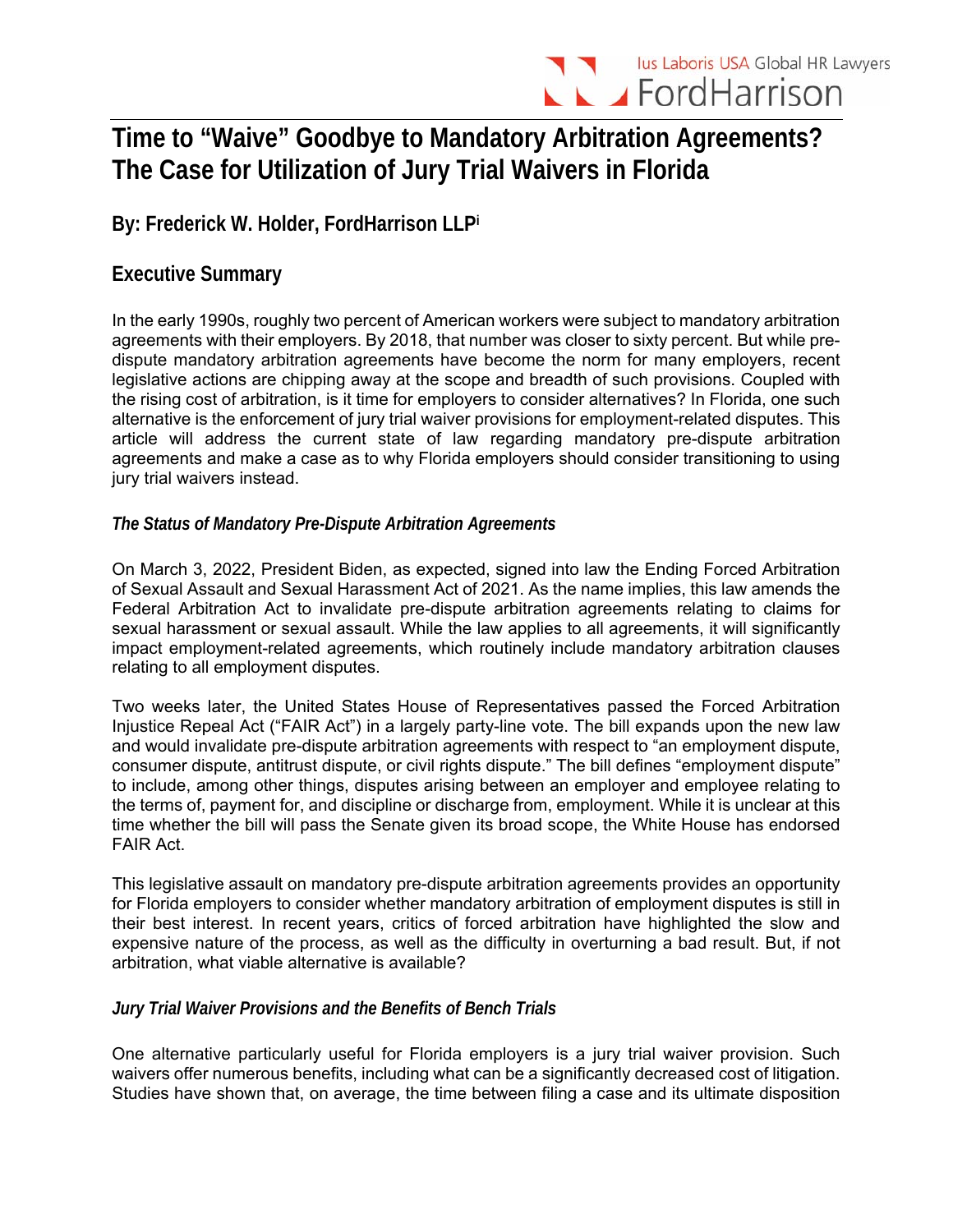is shorter for non-jury trial cases, and that jury trials are twice as long as judge ("bench") trials. Bench trials are also more employer-friendly, as one study found that successful plaintiffs in employment discrimination cases received nearly five times the damages from juries as judges.

As compared to arbitrations, bench trials also have the benefit of being subsidized by the state/federal court, and therefore do not have the added expense of an arbitrator. And, perhaps most importantly, bench trials offer all the benefits of the court system, such as rules of evidence and the opportunity for early summary judgment, with the right to appeal adverse decisions and judgments.

#### *Florida Law on Jury Trial Waivers*

Employers in Florida in particular should consider the benefits of a jury trial waiver provision in their employment agreements given the employer-friendly law in this state. Florida appellate courts have held that contractual waivers of the right to a jury trial are enforceable, and "[a] trial court commits error when it chooses to ignore the parties' contractual waiver of a jury trial and orders a common law jury trial unless there is a showing why the waiver should not be enforced." *Gelco Corp. v. Campanile Motor Serv., Inc.*, 677 So. 2d 952, 952-53 (Fla. 3d DCA 1996). In determining whether such a waiver should be enforced, courts consider whether it was entered into knowingly, voluntarily, and intelligently, and whether enforcement of the waiver would be "unconscionable." *Amquip Crane Rental, LLC v. Vercon Constr. Mgmt., Inc.*, 60 So. 3d 536, 540 (Fla. 4th DCA 2011); *Vista Centre Venture v. Unlike Anything, Inc.*, 603 So. 2d 576, 578 (Fla. 5th DCA 1992).

To better ensure any challenge to an employee's jury waiver is unsuccessful, employers should consider the following drafting tips:

- Make the provision conspicuous in the agreement so that the employees cannot later claim they were unaware of it. This can be accomplished by using a conspicuous typeface, ensuring the waiver is a stand-alone paragraph with a clear heading, and positioning the clause near the signature line(s) so that it stands out. Employers may also consider having the employee initial the provision as an additional safeguard.
- Provide that the waiver applies to both employee and employer. Courts are more likely to enforce a mutual waiver than a unilateral one.
- Include language indicating the waiver was made knowingly, voluntarily, and intelligently. While courts are split as to who has the burden of proving a waiver was given voluntarily, having such language will support the employer's argument should the burden be placed on it.
- Incorporate language suggesting the employee consult with an attorney before executing the agreement.

Faced with such a waiver, courts are more likely to find employees knowingly, voluntarily, and intelligently relinquished their right to a jury trial. Relying on similar waivers, employers have successfully stricken jury demands for claims asserted under a variety of employment-related laws, such as Title VII, the Florida Civil Rights Act, the Family and Medical Leave Act, and Section 1981.

In drafting the jury trial waivers, employers should also consider addressing a quirk in Florida law: an advisory jury trial. While a relative rarity, Florida law does permit a trial judge to utilize an advisory jury in a case in which the partiers have waived their right to a common-law jury trial.